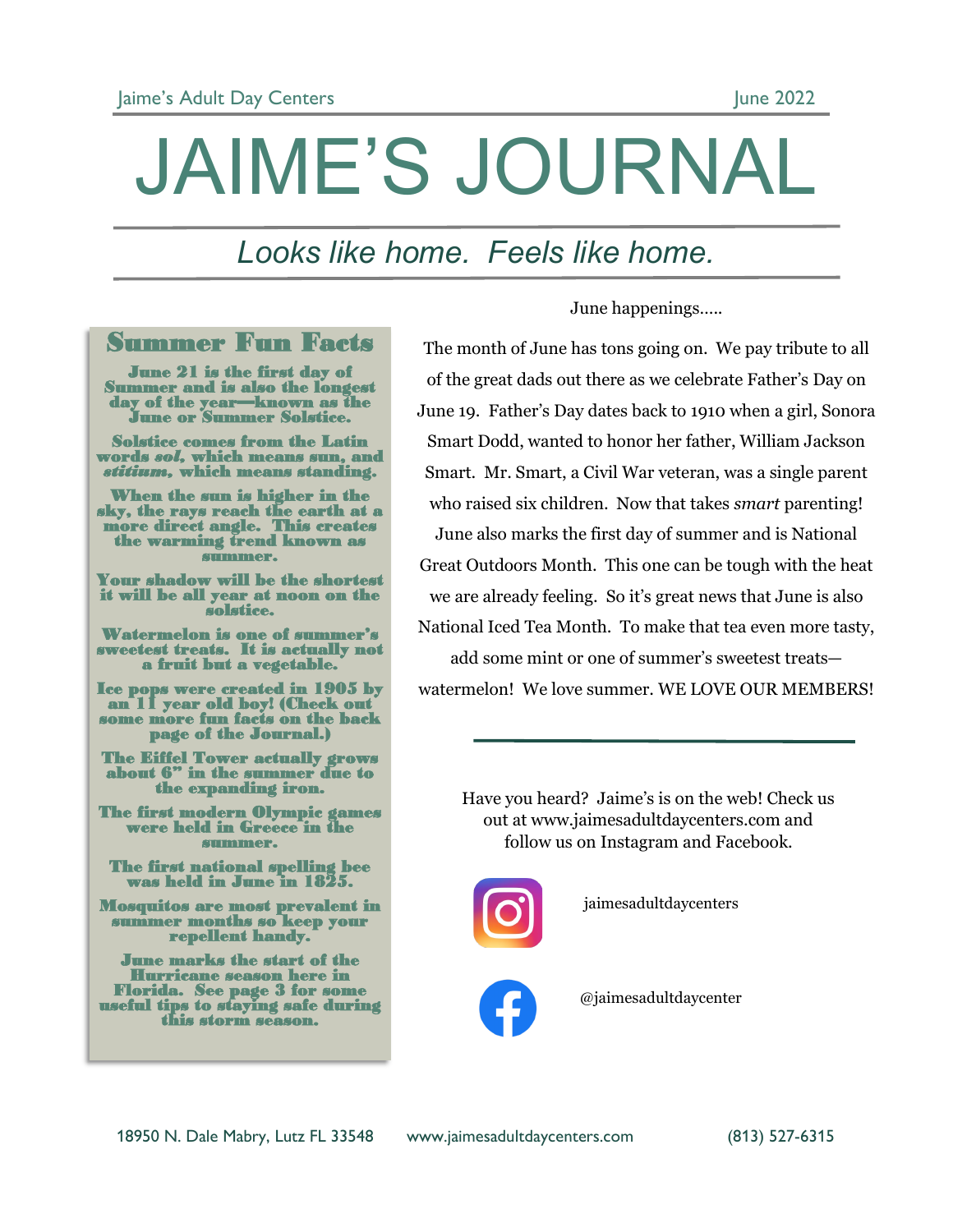#### **Activities to stimulate your loved ones using the 5 Dimensions of Wellness for summer**

- **Play in the sprinklers.**  Be a kiddo again and have as much fun as you did back then. What a great way to get a work out and stay cool. (Physical)
- **Fire up the grill and host a backyard BBQ.** Summer is the best time to try some of those new pasta or grilled veggie recipes! If you have a favorite recipe, share it with us to print in next month's newsletter. (Social)
- **Make watermelon ice pops.** And reminisce with your loved one about their favorite popsicle memories. (Emotional)
- **Test your popsicle knowledge.** Check out the back cover to learn all you ever wanted to know about this favorite childhood treat. (Intellectual)
- **Do yoga outdoors.** There is nothing like nature to get you closer to God. And meditating outdoors is sure to increase that closeness. (Spiritual.)

Look for more exciting ways to stimulate your loved one in next month's edition of Jaime's Journal.

#### **In the Eye of the Storm— Hurricane Season 2022**

Well it's that time of year again—the time we remind you to stock up on non perishable food, water, batteries and gas for your generators. Time to get familiar with your evacuation route and shelters. Yes, hurricane season is upon us. The season opened on June 1 and will run through November 30. While the

peak of the season is mid-August to late October, June has already seen Tropical Storm Alex. We were spared this time but we may not be so lucky next time. That's why you must make sure you



are as prepared as possible. Evacuations, flooding, power outages, and contaminated drinking water are just a few of the things we may experience. While you may view these as inconveniences, your loved one with dementia may perceive these as real catastrophes. Your loved one may not understand why the television is not working or why the house is so hot. But imagine having to evacuate your loved one!

Being prepared is our best weapon against the potential devastation of hurricanes. If you don't have a generator, consider purchasing one. Make sure all your vehicles are filled with gas (stations run out!), get cash (ATMs do not work without electricity). Make sure to have flashlights, plenty of batteries and enough canned and perishable foods to last at least a few days. Start buying an extra case of water each week. Buy an extra tank of gas for your grill or some extra charcoal. And check out our caregiver's corner for some additional tips on how to BE PREPARED in the eye of the storm!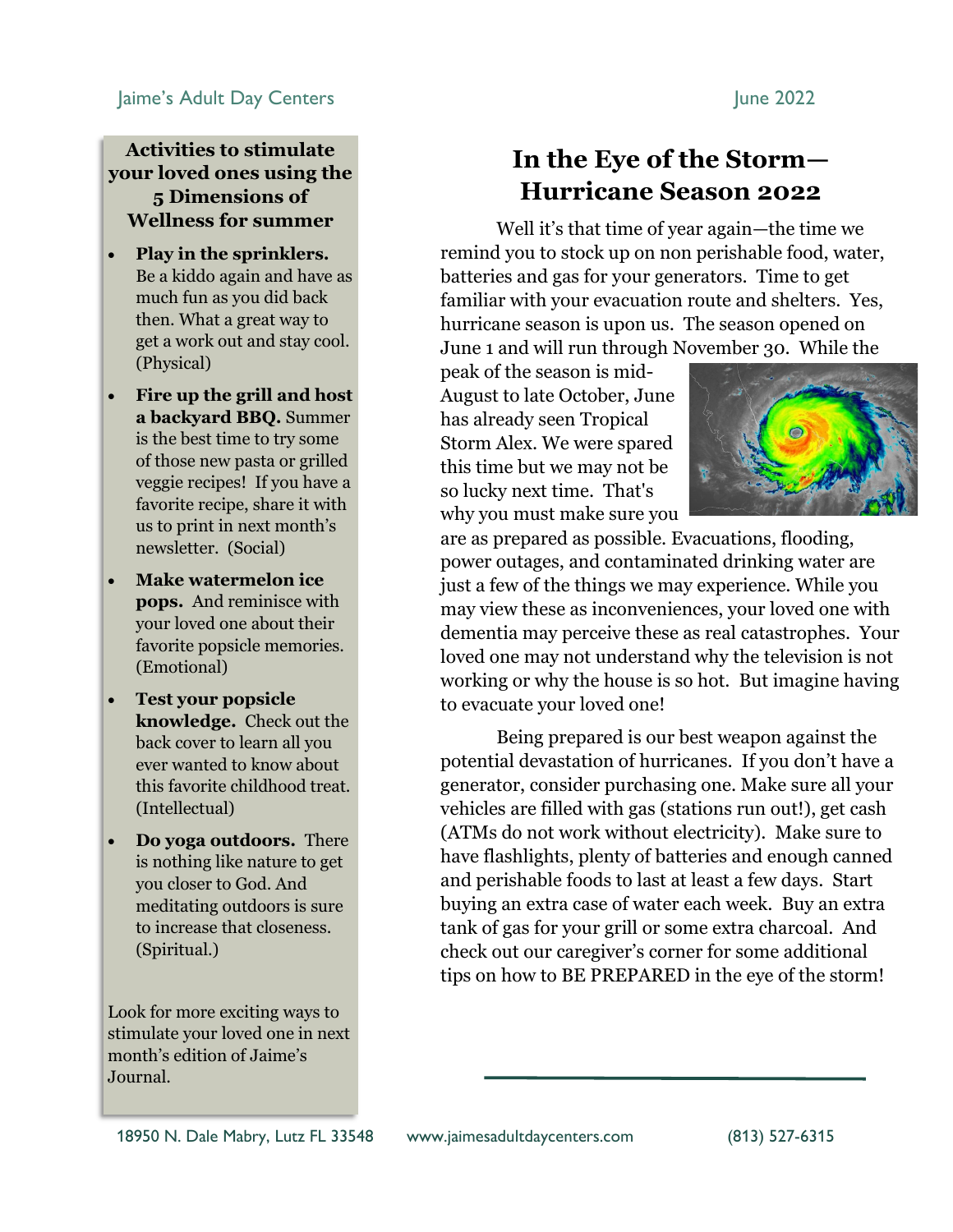#### HURRICANE SEASON 2022

As we enter into hurricane season, here are some tips to weather this season:

- 1. Prepare early. Get supplies now. Many common items are not as common as they once were. You do not want to be stuck in long lines at the last minute.
- 2. Make a list. You will need the normal batteries, canned goods, flashlight, etc. However, you may also need to consider extra masks, gloves, disinfectant wipes and hand sanitizer.
- 3. Make sure to have at least 7 days worth of all essential supplies.
- 4. Plan to hunker down at home if possible. If you are in an evacuation zone, know your shelters. If need a loved one requires a special needs shelter, apply now.
- 5. If your home is safe, consider allowing close family members or friends to shelter with you to avoid others having to go to shelters.
- 6. Stay calm and don't panic!

#### Caregiver's Corner

At Jaime's, we recognize how difficult being a caregiver can be. The emotional and physical toll can be overwhelming. In this section of the Journal, we like to offer practical tips to all of our caregivers. So we would love to hear from you—real caregivers giving real advice. Do you have a story to share or some tips to offer? Please let us know so we can post here in the Journal. In the meantime, know you are not alone. Jaime's has a support group. Come join us the second Tuesday of each month at 11 am. Refreshments and coffee are provided by Arden Courts. This is a safe place to share stories, lean on others, shed some tears and even have some laughs. We have a great group of folks who know what you are going through.